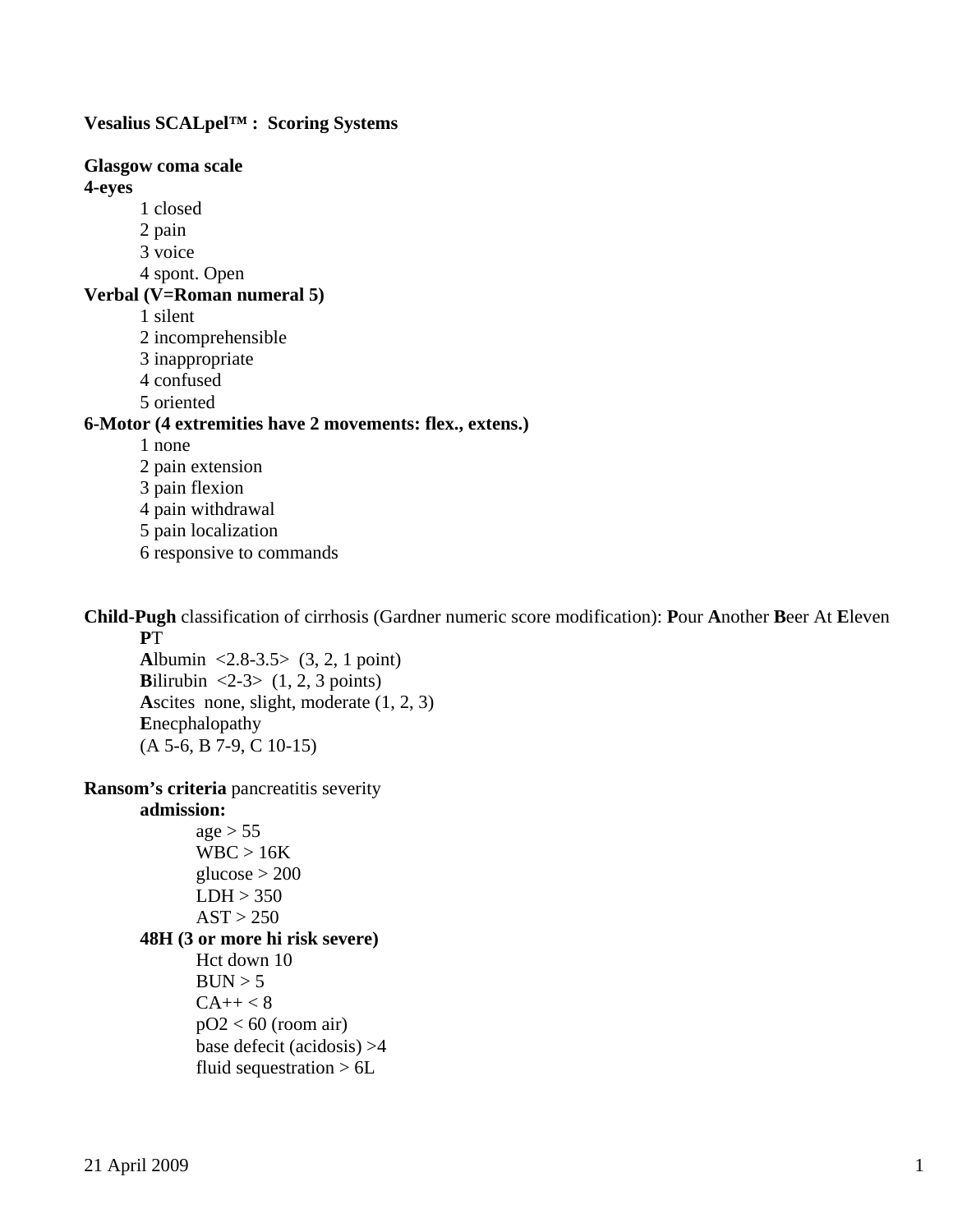# **APACHE II >8** hi risk

### **Bile duct injury: Bismuth classification**

 $1 > 2$ cm of duct left  $2 < 2cm$  3 injury in continuity at bifurcation 4 no continuity R & L hepatic ducts

## **Choledochocele classification** (malignant potential)

 I diffuse fusiform (95%) II diverticulum III intraduodenal IV intra and extrahepatic V multiple intrahepatic (Caroli's)

# **Hinchy classification complicated diverticulitis**

 I confined pericolic abscess II distant abscess III peritonitis, abscess rupture, no bowel communication IV fecal peritonitis, communication with bowel

## **BI-rads** (breast imaging, reporting and data system) classification

 0 incomplete 1 negative 2 benign, standard surveillance 3 probably benign, 4-6mo f/u mammo, most FCD, fibroadenoma 4 suspicious, biopsy recommended, 30% cancer, most DCIS 5 highly suspicious, biopsy, most IDC

### **Endoleak classification:**

 I contact zone, most serious II collateral backbleed, lo pressure, may close spontaneously III component separation IV fabric degeneration/perforation V endotension

#### **Parkland burn formula:**

 4cc/kg/% burn: first 1/2 in 8h, next half 16h 5% albumin @ 24h: 0.5ml/Kg/% burn continuos

### **Galvaston pediatric formula:**

 $5000$ cc/M<sup>2</sup> burned + 1500ml/M<sup>2</sup> total body area